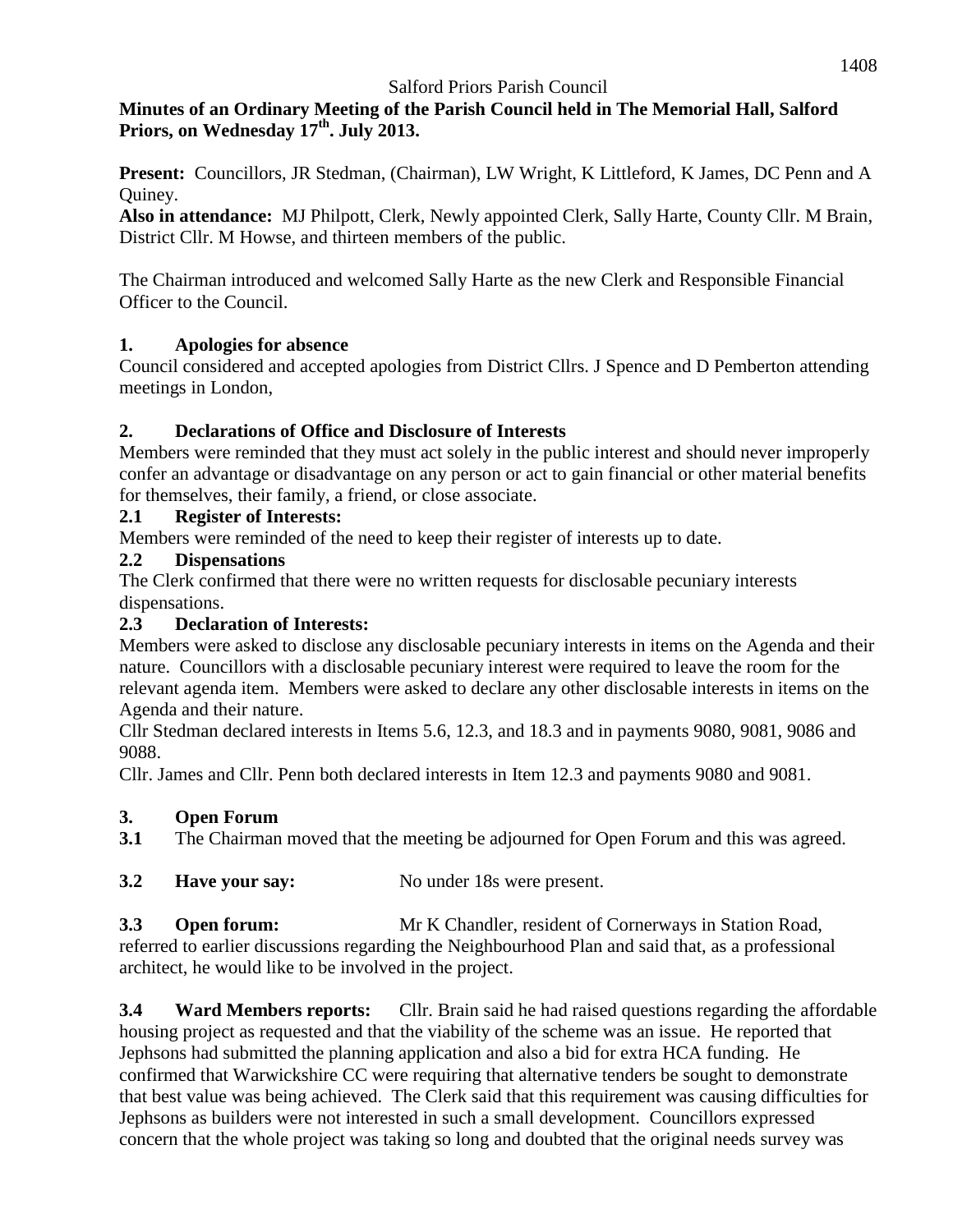relevant. It was suggested that the whole issue might be reviewed if the Neighbourhood Plan went ahead and Cllr. Wright said that recent developer proposals elsewhere in the parish raised further questions about the project. Cllr. Brain confirmed that roads in the parish were to be surface dressed shortly and also reported on the Broadband project. Councillors were not confident that Broadband speeds would be improved within the parish area. Cllr. Wright said that Broom Lane was becoming increasingly dangerous due to the erosion of the verges at the side of the carriageway and asked Cllr. Brain to investigate remedial actions.

Cllr. Howse reported that the revised Core Strategy had been published for consultation and said the main feature was a new village at Lighthorne. This proposal would be subject to specific examination. Councillors commented on the effect on housing numbers to be provided in Salford Priors if this proposal did not proceed and also enquired about the outcome of the Shottery appeal. Cllr. Howse indicated that there was still a lot of uncertainty in the numbers. Cllr. Howse commented on the proposed ward changes whereby the existing ward would be split in two with one councillor elected to each ward. Finally, Cllr. Howse said that enforcement act8ion was being taken regarding Brook House at Broom.

**3.5** The Chairman closed the adjournment at 7.32 pm.

## **4. Minutes**

4.2 The Minutes of the Ordinary Meeting of the Parish Council held on Wednesday 19<sup>th</sup>. May 2013 at The Memorial Hall, Salford Priors, were approved and signed by the Chairman.

4.2 The Minutes of the Extraordinary Meeting of the Parish Council held on Wednesday 10<sup>th</sup>. July 2013 at The Memorial Hall, Salford Priors, were approved and signed by the Chairman.

# **5. Clerk's Report**

### **5.1. Affordable Housing**

This item was discussed under item 3.4.

### **5.2 Cllr. M Edmunds dedication.**

The plaque has been delivered and has been fixed by John Bradfield. The Clerk has advised Cllr. Edmunds' family accordingly.

# **5.3 Football at the Playing Field.**

A letter was sent to Harvington Football Club on 24.06.13 declining use of the Playing Field football pitch as instructed by Council.

### **5.4 Letters to residents regarding hedge cutting.**

Letters were sent to residents of 12, 25, and 2 School Avenue as instructed by Council on 24.06.13 regarding the cutting of hedges on their properties. Regarding the hedge at Number 2, correspondence has been exchanged and the Clerk asked the Chairman to inspect the hedge to provide expert advice on the situation. The hedge encroaches over the footway but cutting it back to the line of the footway will create an ugly appearance with all green growth removed. Council agreed that the house owner should be required to cut back the hedge to the back of the footpath.

A letter has also been sent to Warwickshire CC Estates dept. regarding the hedge along the B4088 between Iron Cross and Ban Brook and Cllr. Brain was asked to press for some action.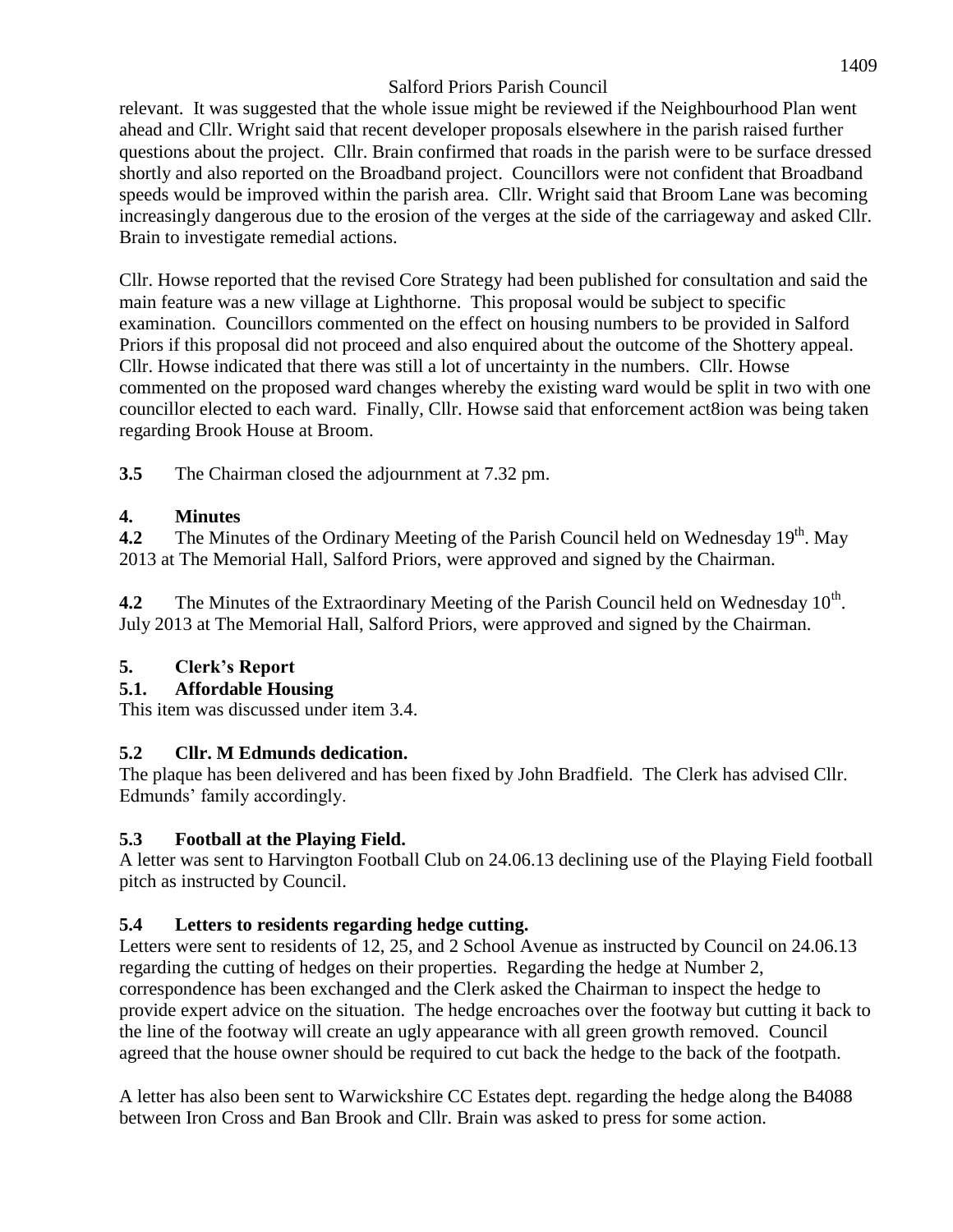## **5.5 Condition of payphone boxes.**

The Clerk reported that he had inspected all the telephone boxes and it does not appear that any work has been done. The door of the box at Dunnington cannot be opened because a bush is obstructing the door. He said he had written to BT and to the resident at Dunnington. BT confirmed that the payphones have been reported and an engineer will be out as soon as possible. A repaint has been requested for them as well but BT cannot give set dates as to when it will be completed as re-paints are done when the contractors are working in that area.

# **5.6 Donation to Over 60s Club from Country Landowners Association.**

A request for a donation to the Over 60s Club was made to the Country Landowners Association on 26.06.13.

# **5.7 Orbit issues**

At the last meeting Cllr. Littleford asked that Orbit should accept responsibility for maintenance of the roads on Priors Grange. It would appear from her E-mail dated 18.06.13 that Hannah Kavanagh has accepted this responsibility. Regarding the Berberis bush the Clerk reported that he had included this work on the Lengthsman's list for August.

# **6. Planning general**

# **6.1 Neighbourhood Planning.**

Notes of a symposium on Neighbourhood Planning attended by Cllr. James and Cllr. Littleford had been circulated. Cllr. James gave a brief summary of the issues and Councillors noted that the conditions relating to Neighbourhood Plans had changed significantly from earlier discussions. It was also noted that a new housing needs survey for social housing would form part of a Neighbourhood Plan. Councillors expressed varying opinions on the merits of going ahead and Cllr. James said that if he were asked to lead the project he would need clear terms of reference and certainty from the Council on their commitment. Council agreed that the way forward was a public meeting in September with speakers from Stratford on Avon District Council and from Kirkwells who led the symposium. Council agreed that a dynamic flier such as the one circulated by the Clerk should be sent to all houses with an addition clarifying that a plan would affect the whole parish.

# **6.2 Orchard Farm.**

The Clerk reported that Stratford District Council planners had held back their response to the proposed change to conditions as requested by the Parish Council but they now had to determine the application. Cllr. James said that the variation proposed by the SDC Planner was satisfactory subject to clarification as to the building to which the condition applied. He informed Councillors that there are different planning consents for different buildings on the site and suggested adding to the beginning of the clause reference to Building No. 3. Council agreed this response.

# **6.3 Mudwalls Farm.**

The Clerk reported that he had written to Roger Thatcher on  $26<sup>th</sup>$ . June informing him of the continuing breaches of the planning consent and requesting a written response. A reply was still awaited. Cllr. Howse agreed to press for a response.

# **6.4 Permitted development rights.**

Council noted information regarding the extension of permitted development rights as circulated by Robert Weeks, Chief Planning Officer of Stratford on Avon DC. Cllr. James said that the information provided did not include reference to the changes regarding agricultural buildings such as converting barns to houses and agreed to present information on this to the next meeting.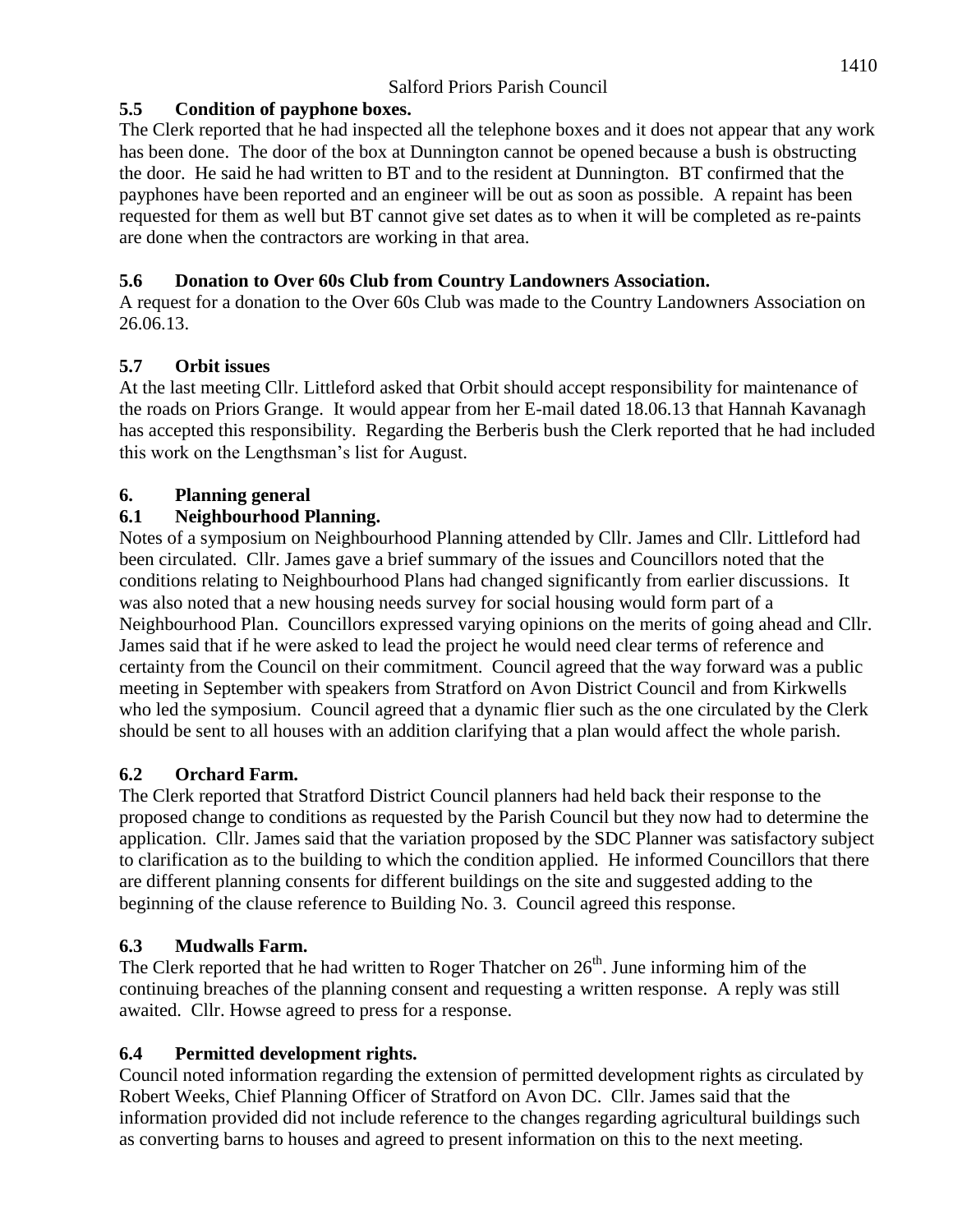#### **7. New Planning Applications to consider**

None received.

#### **8. Planning Decisions**

Council noted the following planning decisions:

**8.1 13/00896/FUL –** Proposed amendments to previously approved application (12/01482/FUL) for an increase in length of garden room of 700mm., change of roof style and materials at Hawkfield, Station Road, Salford Priors, WR11 8UX for Mrs Nicky Burt.

#### **Planning permission granted**

**8.2 13/00911/LBC** Plastering and insulation of garage floor and conversion of brick garden store at Church House, Station Road, Salford Priors, Evesham, WR11 8UX for Mr and Mrs Burns.

#### **Listed Building consent granted**

#### **9. Financial Report Quarter 1**

The Clerk had circulated a detailed report comparing actual and forecast outcomes against the budget. Income was slightly down to poor take up of allotments. Expenditure on the mowing and planter contracts and repairs and maintenance is in line with budget although some additional areas of mowing have been added and there are also costs due to the very hot weather. The communications budget is forecast to be overspent by £600 due to the development of the new website. Under lighting, allowance has been included for a visual check of the concrete columns. Good control of expenditure by the TOPs Management Committee has led to a reduction in forecast expenditure of £500. Council expenditure is estimated to be £800 above budget due to the cost of recruiting the new Clerk including press advertising and purchase of a new laptop computer. The Clerk said that a small reduction in the sum allocated for Council Projects of £650 would ensure a small surplus at the end of the year. Committed expenditure on projects to date is £3934 leaving a further £5400 available during the year. The Chairman observed that nearly half the project money had been spent in just a quarter of the year. The Chairman inspected the bank reconciliation report and confirmed it was correct. He also asked the new Clerk to find some way of dealing with an outstanding cheque from a previous year. Cllr. Wright proposed, Cllr. Littleford seconded, and it was agreed that the Financial Report be approved.

### **10. Playing Field**

### **10.1 Playing Field weekly inspections.**

Cllr. Quiney had supplied inspection reports dated 18.06.13, 25.06.13, 2.07.13, and 8.07.13. He had reported a problem with litter at the beginning of the period and also that the hedges needed trimming. The Clerk reported that he had asked SDC to collect the litter from the bin at the play area on a regular basis and this had been confirmed. He also said that the Lengthsman would be carrying out a monthly litterpick.

### **10.2 Moles at the Playing Field.**

The Clerk reported that he had issued an order to Brandan White for mole clearance and he, in turn, had consulted with the mowing contractor to determine the best time to do this work. Cllr. Quiney said there was no evidence of new mole infestation.

#### **10.3 Repairs to the play equipment.**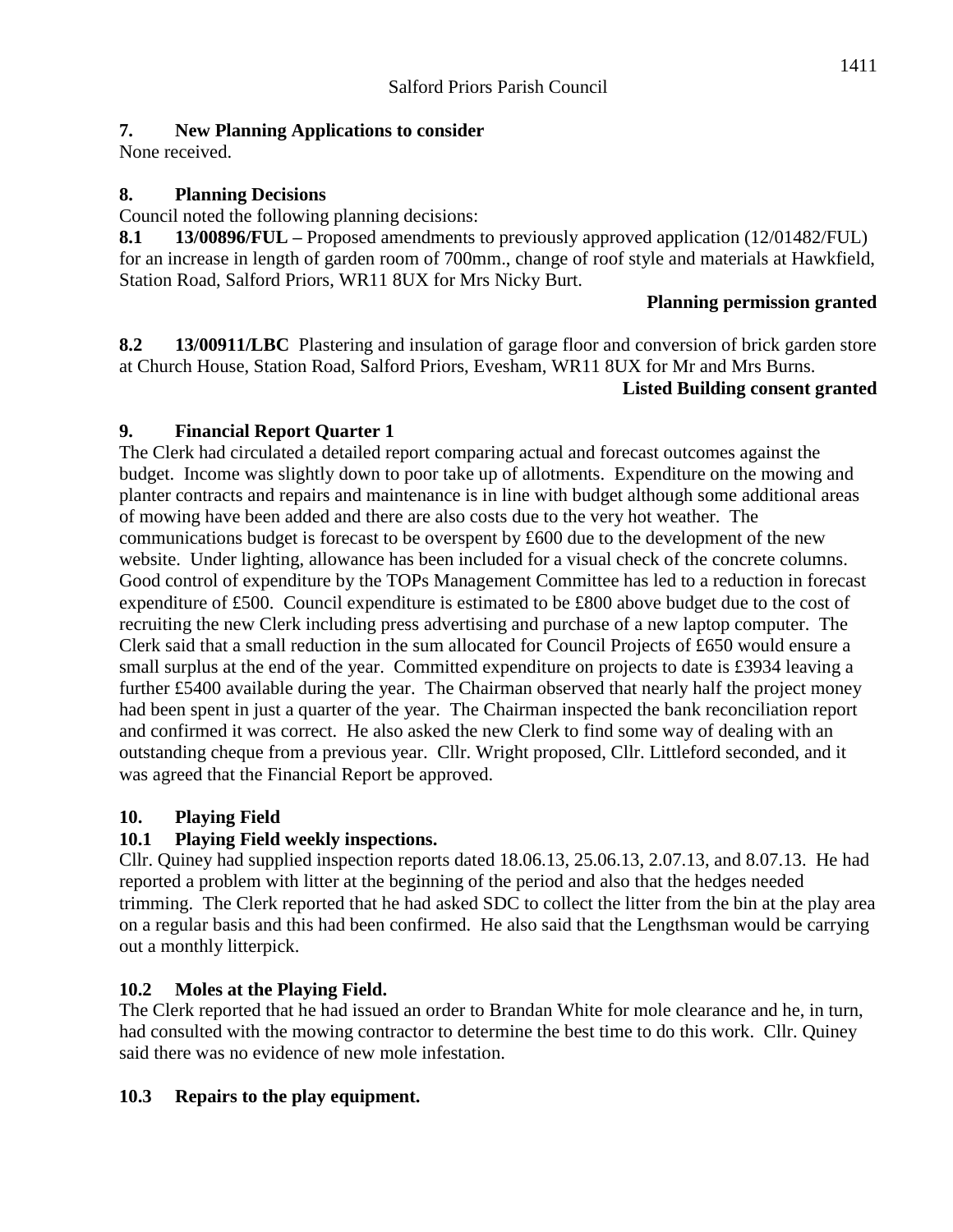The Clerk said that the Lengthsman had been tasked with painting the pieces of rusty equipment identified in the independent inspection. Paint had been obtained from Wicksteed. The remaining items for repair will be scheduled for the Lengthsman for August.

### **10.4 Repairs to the Playing Field fence.**

The Clerk confirmed that the Lengthsman had completed the repair to the fence alongside the Playing Field access track. He said that concrete posts had been sourced and a very satisfactory repair effected.

## **10.5 Future arrangements for Playing Field weekly inspections.**

The Clerk said that the Lengthsman would carry out a full monthly litterpick as part of his schedule of tasks. A report by the Clerk was circulated setting out the options for inspecting the play equipment. Cllr. Quiney said that the main issue was concerning litter including broken glass. He agreed to continue carrying out the inspection role if other arrangements could be made for litter. It was agreed that the Clerk should arrange for litter collection in future.

### **11. Jubilee fund dispersal**

Cllr. Littleford said she had made the amendments proposed by the Clerk and would bring a proof to the next meeting.

### **12. Highways and Amenities**

### **12.1 Chequerboard sign at Dunnington cross-roads,**

The Clerk reported that he had asked Warwickshire CC if the large chequerboard sign could be removed and was informed that although the signs were installed as a result of injury crashes at this location, it would now be possible to remove the chequerboard and update the signs using a yellow backing board. However, there is no funding to carry out this work at present, but it may be possible for County Highways to replace the sign in the future as part of their maintenance programme. In the meantime the WCC engineering team will provide a sign design to enable them to make the changes when their programme allows.

The Chairman said that there was a tree growing on the island by the sign and asked for County Highways to remove it. Councillors were asked to provide precise details of any lights in the bollards that needed to be repaired. The Chairman also asked the Clerk to check if the camera survey of the drains opposite the Post Office had been done.

### **12.2 Work done by the Lengthsman**

During June the Lengthsman cleared the footway opposite Alamo, cleared weeds from bridges, removed a tree root at Garrard Close and cleaned about half the road and estate signs throughout the parish.

Work scheduled for July included replacing granite setts outside Corner Cottage, completing the sign cleaning, painting of play equipment, and carrying out a full litter pick of the Playing Field. Cllr. Wright asked for graffiti to be cleaned from signs in Tothall Lane.

### **12.3 Additions to the mowing contract.**

The Clerk reported that during the previous month several requests for additional work had been raised under the mowing contract. Some of these were for items already covered within the contract including cutting hedges on the access track to the Churchyard Extension; mowing down growth on 4 unused allotment plots; additional mowing of verges in School Avenue and Ban Brook Road,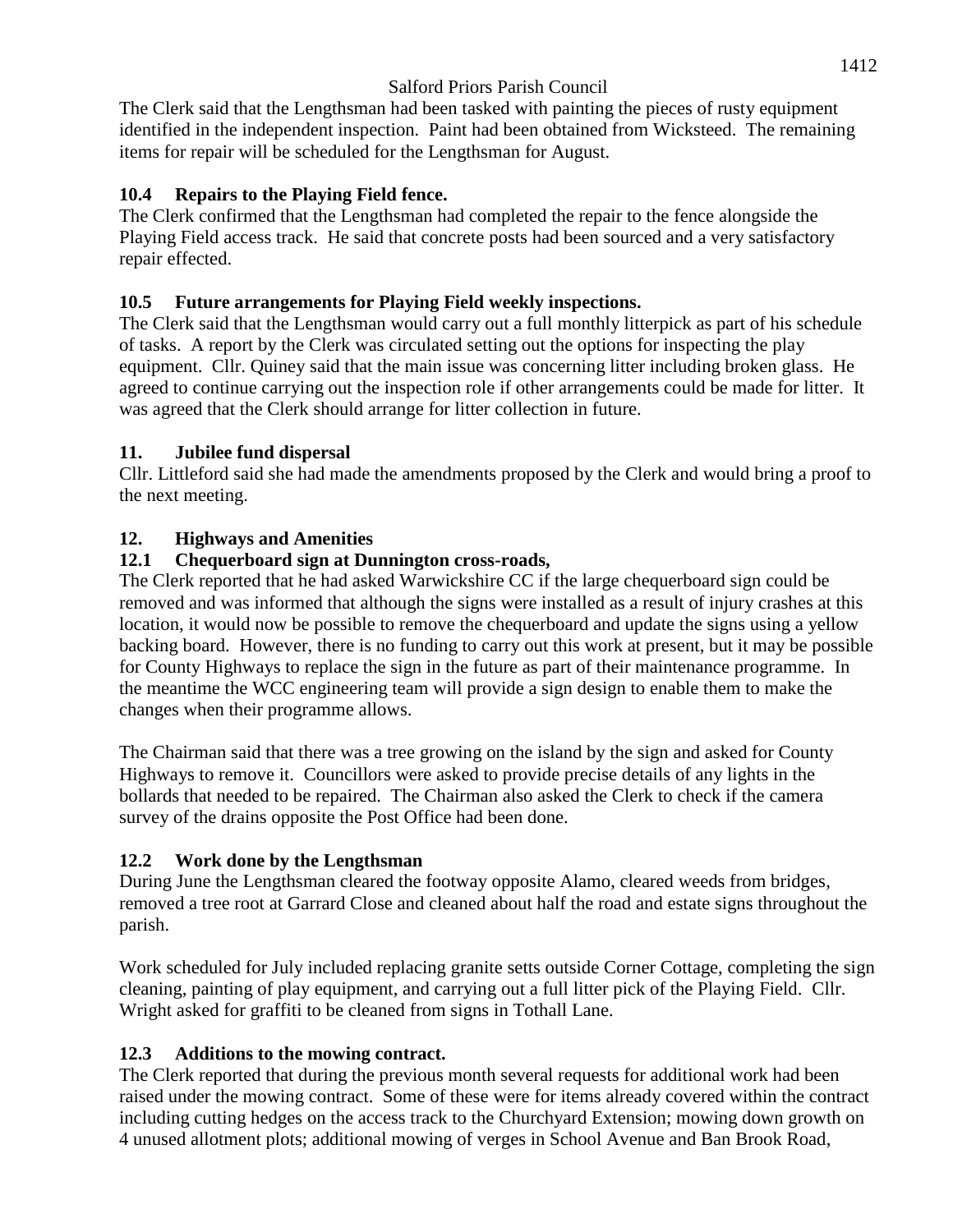mowing of grass opposite the houses in Ridsdale Close; and a complete verge cut of the whole parish. (requested on 21.06.13)

Other requests related to new additional work and the appropriate orders and changes to the contract had been raised. These items included spraying the weeds on the footpath between Dunnington Cross Roads and Hillers (£48.00); weed spraying on 4 unused allotment plots; and a change from verge to amenity standards for the verge on the North side of Evesham Road between Salford Priors and Abbots Salford. Cllr. Wright said that the verges along Tothall Lane needed to be cut.

## **12.4 Meeting with tenants of the allotments.**

The Clerk confirmed that all tenants had now paid their rents amounting to a total of £195 for the year. Estimated expenditure was £460 which included a contingency for repairs of £100. Councillors were concerned that residents of the parish were funding an amenity for just a very few individuals. The Chairman reported on a meeting with licence holders the previous evening and said there was enthusiasm to start an allotment club to encourage new tenants. Council agreed to help the tenants in this initiative and the Clerk was asked to write to offer every assistance such as providing a meeting room and including an item in a newsletter.

## **13. Communications**

The Clerk said that he needed to send an official order to Arrowscape at an agreed cost of £900 to develop the new website and requested that the work be formally approved. Cllr. Wright proposed, Cllr. James seconded, and it was agreed that a formal order be given to Arrowscape as described. Mr Maude said he had updated the website and included a link to the Ward Members site.

Council agreed to produce an August newsletter to include items such as the Neighbourhood Plan, allotments, new office hours, and to introduce the new Clerk.

Cllr. James asked for an item on communication policy to be included on the next agenda.

# **14. Rights of Way**

# **14.1 Report from Cllr. Penn on the Rights of Way.**

Cllr. Penn said he had received complaints about crop growth on footpath AL11. The Clerk was asked to phone Mr Cooke.

# **14.2 Work on AL4, AL6, and AL11.**

The Clerk reported that work on hedge cutting on AL4 had been completed and that he had been informed that the fleece on AL6 was not causing any problems. Regarding the gates on AL11 the Clerk said that he spoke again to WCC and the responsible officer had agreed to deliver a gate to Limebridge Farm from where it would be collected by Sandfields.

# **15. Parish Council matters**

# **15.1 Electoral Review for Stratford District.**

The Clerk reported that he had contacted the Ward Members and they had confirmed that they wished the ward to remain as it was but they would accept two members instead of three. Bidford had also consulted the Council and a copy of their report had been circulated. Councillors considered the comments made by Cllr. Howse earlier and expressed their preference for a single ward with two councillors.

### **15.2 Councillor vacancy.**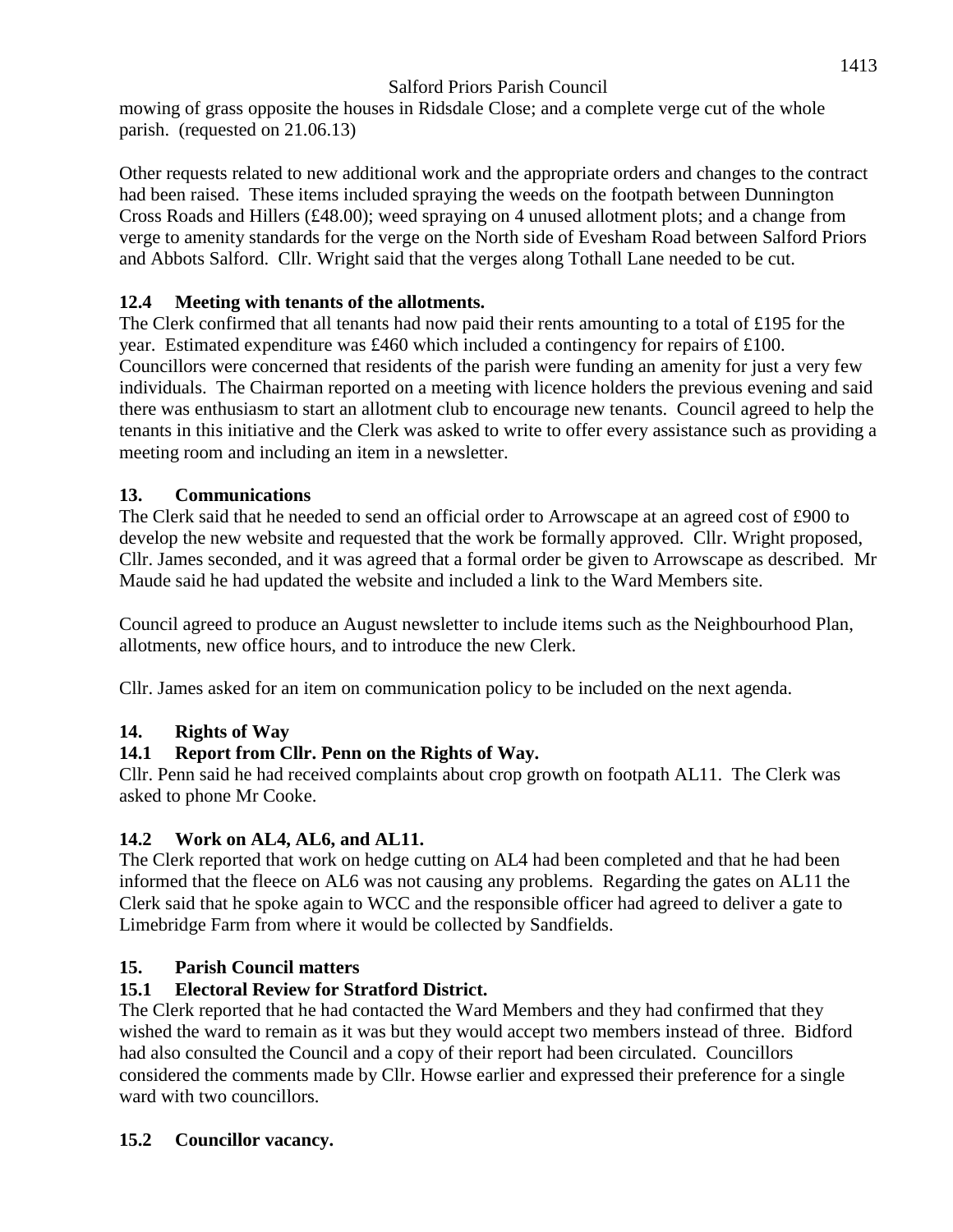The Clerk said that he had been informed that no electors had requested an election. Accordingly, he had posted notices inviting any persons wishing to be considered for co-option to apply by  $12^{\text{th}}$ . August. Council would then be able to consider a co-option at the August meeting. The notice had also been circulated to the e-news recipients. The Clerk said that one application had been received to date.

#### **16. Staffing**

Nothing reported.

#### **17. Matters raised by Councillors**

**17.1** Matters raised by Councillors are considered under this item and Councillors are also invited to use this opportunity to report minor matters of information not included elsewhere on the Agenda and to raise items for future agendas.

#### **17.2 Cllr. JR Stedman, Arboricultural inspection of the Yew tree on Ban Brook Green.**

Cllr. Stedman circulated some photographs of the Yew tree showing fungal growth. He reported that Warwickshire CC had been pruning trees in Ban Brook Road and on questioning had confirmed their responsibility for all the trees. The Chairman had asked the WCC Tree Officer to inspect the Yew tree and he had confirmed that the tree was safe. Cllr. Stedman also showed a photograph of a tree at 38 Ban Brook Road which was obscuring a footway light and the Clerk was asked to arrange for it be trimmed.

#### **18. Correspondence**

### **18.1 Stratford-on-Avon District Council, Flood Defence Assistance Grants 2013.**

Council noted the information provided and the Chairman asked for the item to be included on the next Agenda so that Members could identify any specific problems.

### **18.2 Lord-Lieutenant of Warwickshire, The Queen's Award for Voluntary Service.**

Council noted the information provided.

### **18.3 Salford Priors Over 60s Club**

Council noted the letter from Mrs Milward thanking the Council for the grant of £100 towards the cost of their annual trip to Weston-super-Mare.

### **18.4 Jane Lawton, Scouts**

Council noted the request for a meeting with the Salford Priors Scouts regarding the condition of the Scout Hut. The Clerk was asked to arrange a meeting and for as many Councillors as were able to attend.

### **19. Tabled items**

Council noted the following tabled items:

**19.1** Clerks & Councils Direct, July 2013, Issue 88.

**19.2** The Clerk, July 2013, Vol. 44 No. 4.

### **20. Finance**

**20.2 New bank mandate** (taken ahead of item 20.1)

Cllr. James proposed, Cllr. Littleford seconded, and it was agreed that the bank mandate as approved by the Parish Council at their meeting on 16 May 2012 should be amended to replace Michael Philpott with Sally Harte as the Officer signatory.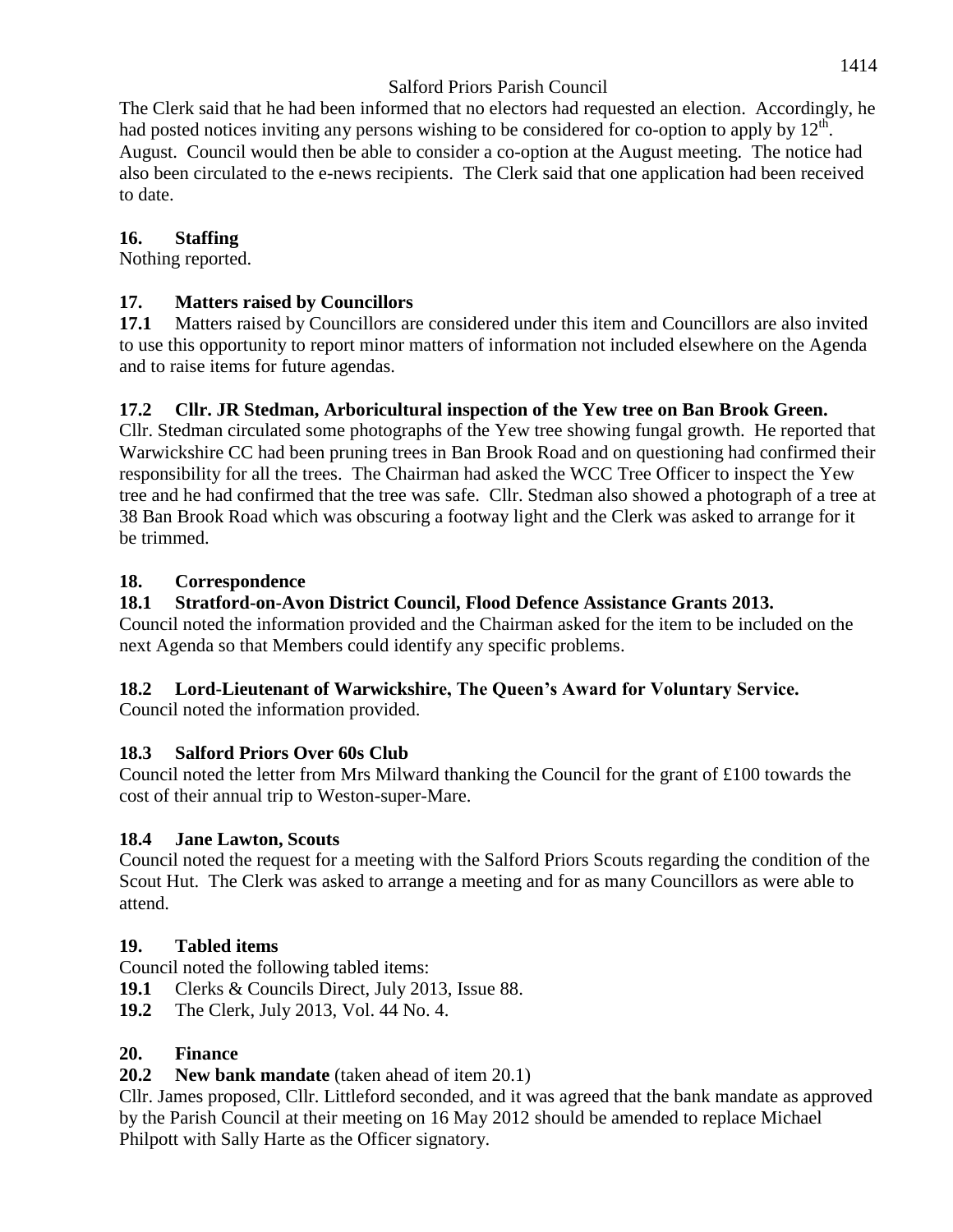Having declared interests in the following item, the Chairman, Cllr. James, and Cllr. Penn took no further part in the meeting. The Vice Chairman took the Chair.

#### **20.1 Approval of the payments and transfers listed in Appendix A.**

Council noted the income received transactions in Appendix A1.

Council considered the expenditure transactions listed in Appendix A2. Authorisation for payment was proposed by Cllr. Littleford, seconded by Cllr. Quiney, and carried.

Cheques were signed by Cllr. Wright, and Cllr. Quiney.

Council considered and approved a proposal to transfer £6000.00 from No.1 account to the Community account in Appendix A3. Authorisation for transfer of funds was proposed by Cllr. Littleford, seconded by Cllr. Wright, and carried.

Council noted the bank balances in Appendix A4.

#### **21. Date of Next Meetings**

Council confirmed the date of the next Ordinary Meeting of the Parish Council at 7.00pm., on Wednesday 21<sup>st</sup>. August 2013 in The Memorial Hall, Salford Priors.

#### **22. Closure of meeting**

The Vice-Chairman closed the meeting at 9.31 pm.

Signed......................................................... Date.................................

### **APPENDIX A – Finance**

#### **A1 Income transactions for approval**

| Tn. No.      | Cheaue | Gross  | Vat   | <b>Net</b> | <b>Details</b>                            |
|--------------|--------|--------|-------|------------|-------------------------------------------|
| 6557         |        | 26.00  | 0.00  |            | 26.00   P Taylor, Allotment rent, Plot 4. |
| <b>Total</b> |        | £26.00 | £0.00 | £26.00     |                                           |

#### **A2 Expenditure transactions for approval**

| Tn. No. | <b>Cheque</b> | <b>Gross</b> | . .<br>Vat | <b>Net</b> | <b>Details</b>                                    |
|---------|---------------|--------------|------------|------------|---------------------------------------------------|
| 9071    | Dd            | 18.99        | 2.83       | 16.16      | Plusnet, Office Broadband                         |
| 9072    | Dd            | 56.00        | 2.67       | 53.33      | EDF, TOPs Electricity supply                      |
| 9073    | 102724        | 100.00       | 0.00       | 100.00     | Salford Priors Over 60s Club, Donation            |
| 9074    | 102725        | 116.73       | 19.46      | 97.27      | Digital Copier Systems, office<br>photocopier     |
| 9075    | 102726        | 140.00       | 0.00       | 140.00     | TA Hunt, Lengthsman June                          |
| 9076    | 102727        | 320.41       | 0.00       | 320.41     | TA Hunt, Repair Playing Field fence               |
| 9077    | 102728        | 61.85        | 0.00       | 61.85      | WALC, LG Administration 9 <sup>th</sup> . Edition |